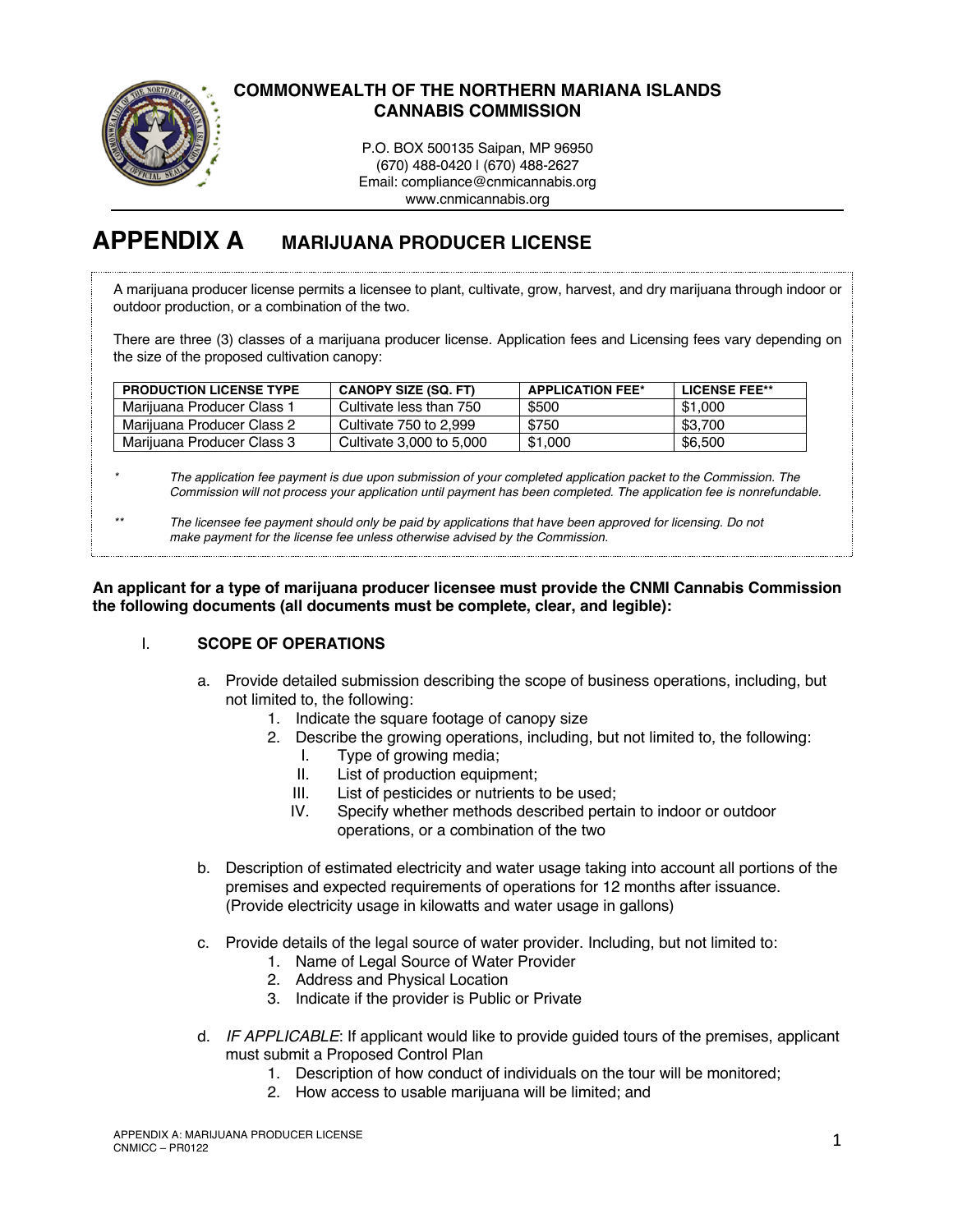3. Measures the licensee will take to ensure that no minors are permitted on the licensed premises

### **II. PROOF OF OWNERSHIP OR LEASE AGREEMENT**

- a. If the applicant is *leasing or intends to lease the proposed premises*, submit one (1) of the following:
	- 1. A copy of the offer to: purchase, lease or sub-lease (submit with head lease) the proposed premises location for a term no less than 12 months.
	- 2. A copy of the lease, sub-lease (submit with head-lease) for the proposed premises for a term no less than 12 months
- b. If the applicant is the *owner of the proposed premises*, submit Proof of Ownership, such as, but not limited to: deed showing fee simple, deed of gift, warranty deed, purchase and sale agreement, probate documents, or certificate of title.

#### III. **SIGNAGE**

a. Submit a hand-drawn or computer-generated rendering of the proposed premises exterior signage. Signage must include name and logo.

#### IV. **BUSINESS LICENSE**

a. Submit a copy of the valid business license for the premises in the name of the applicant/business.

#### V. **FLOOR PLAN**

A floor plan is a document showing a view from above of the dimensions and relationships between rooms, spaces and other physical features on each floor of a structure. Applicant may submit either a hand-drawn or computer-generated floor plan drawn to scale on 8.5" x 11" (standard letter size) paper. Floor plan must be clear, legible, and include the following:

- a. Designated canopy area(s);
- b. Each room or area labelled with its intended use and dimensions;
- c. All walls, partitions, windows;
- d. Storage, limited access areas, office space(s);
- e. All entrances and exits, including those used by staff only;
- f. Secured Cannabis Storage Area;
- g. Furniture and fixture layouts (e.g. sinks, shelves, counters, etc.)
- h. Security features, including, but not limited to: location of surveillance cameras, security room or any other physical security features that secure the premises.

#### VI. **SITE MAP**

A site map is a document showing representation of any interior or exterior spaces or buildings surrounding the proposed licensed area(s), pathways of travel, parking, landscaping elements, and the surrounding area. Applicant may submit either a hand-drawn or computergenerated site map drawn to scale on 8.5" x 11" (standard letter size) paper. Site map must be clear, legible, and include the following:

- a. Designated canopy area(s);
- b. Identify location of any other buildings/businesses on the same site
	- 1. Label the type of business (e.g. office building, warehouse)
		- 2. Include building names and their entrances and exits
- c. Description of the type of separation proposed for any adjoining businesses;
- d. Label road access and exits, including relevant street names; and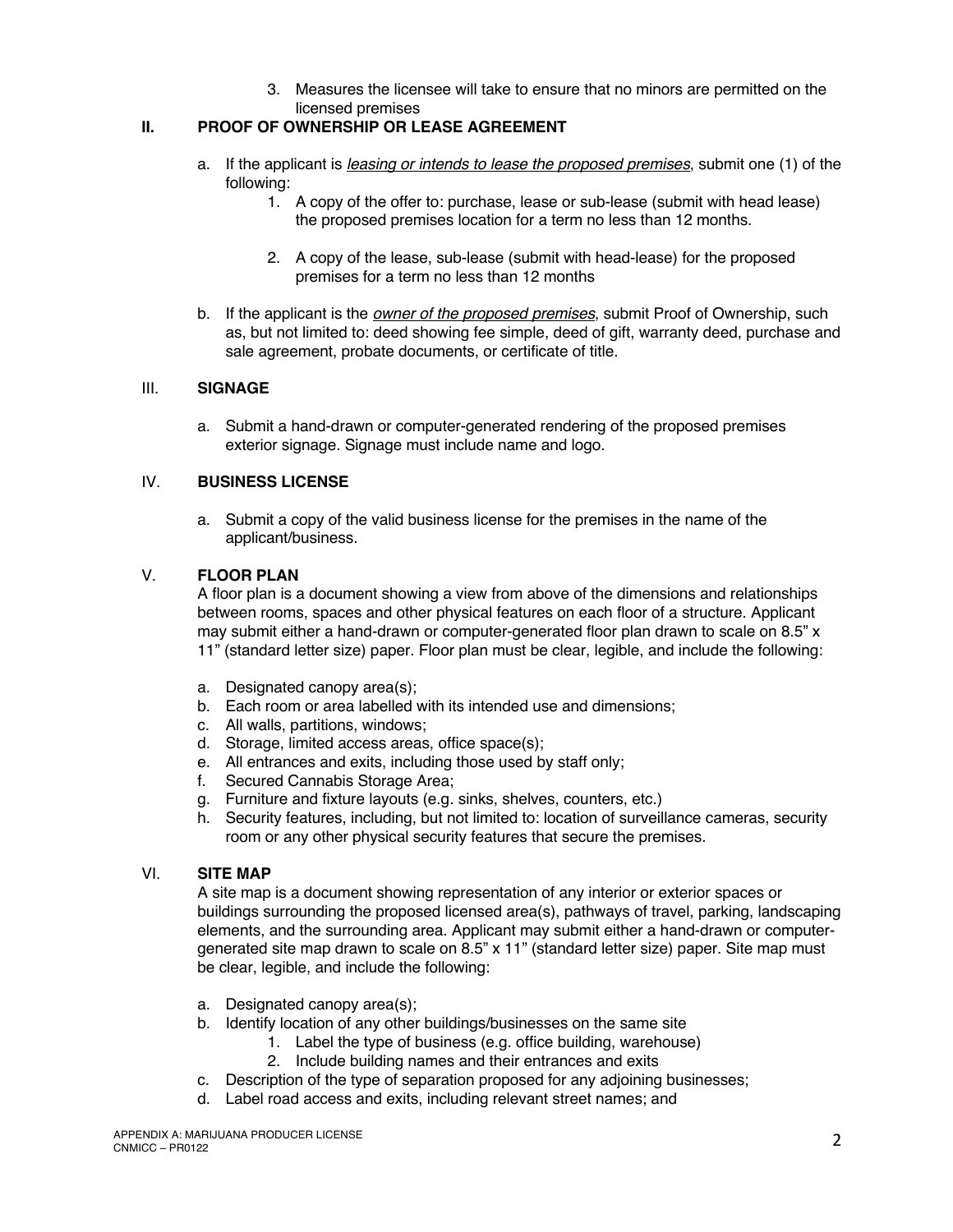- e. Label parking lots
- VII. **APPROPRIATE ZONING AUTHORIZATION,** if applicable. (This submission requirement does not apply to applicants who are proposing to open a marijuana business establishment in Tinian or Rota.)
	- a. Submit a copy of the conditional-use permit\*

*\*Applicants who are awaiting their scheduled public hearing may submit a copy of their conditional-use permit application time stamped by the CNMI Office of Zoning and a copy of the receipt of payment for the application fee pending their public hearing.* 

#### VIII. **STANDARD OPERATION PROCEDURES**

A standard operating procedure (SOP) is a set of step-by-step instructions compiled by an organization to help employees carry out routine operations. SOPs aim to achieve efficiency, quality output and uniformity of performance, while reducing miscommunication and failure to comply with industry regulations. Applicant must submit detailed SOPs regarding the following procedures:

- a. Security SOPS (e.g. surveillance cameras, alarms, vault/safes, and details must include how cannabis product is securely stored)
- b. Employee Qualifications and Training SOP
- c. Transportation of Product SOP
- d. Inventory Management SOP
- e. Quality Control and Quality Assurance SOP
- f. Prevention of Minors from Entering the Licensed Premises SOP
- g. Prevention of Minors from Obtaining or Attempting to Obtain Marijuana SOP
- h. Cannabis Waste Disposal SOP

#### **NOTE**:

Pursuant to CNMI Cannabis Rules & Regulations § 180-10.1-310(g), the Commission must review an application to determine if it is complete. An applicant will be considered incomplete if an application form is not complete, the full application fee has not been paid, or some or all of the additional information required under these rules is not submitted.

In accordance with 4 CMC § 53068, it is unlawful for any person/business who does not hold a valid Marijuana Producer license or Marijuana Micro Producer license issued by the CNMI Cannabis Commission prior to manufacturing, planting, cultivating, growing or harvesting of marijuana in the CNMI.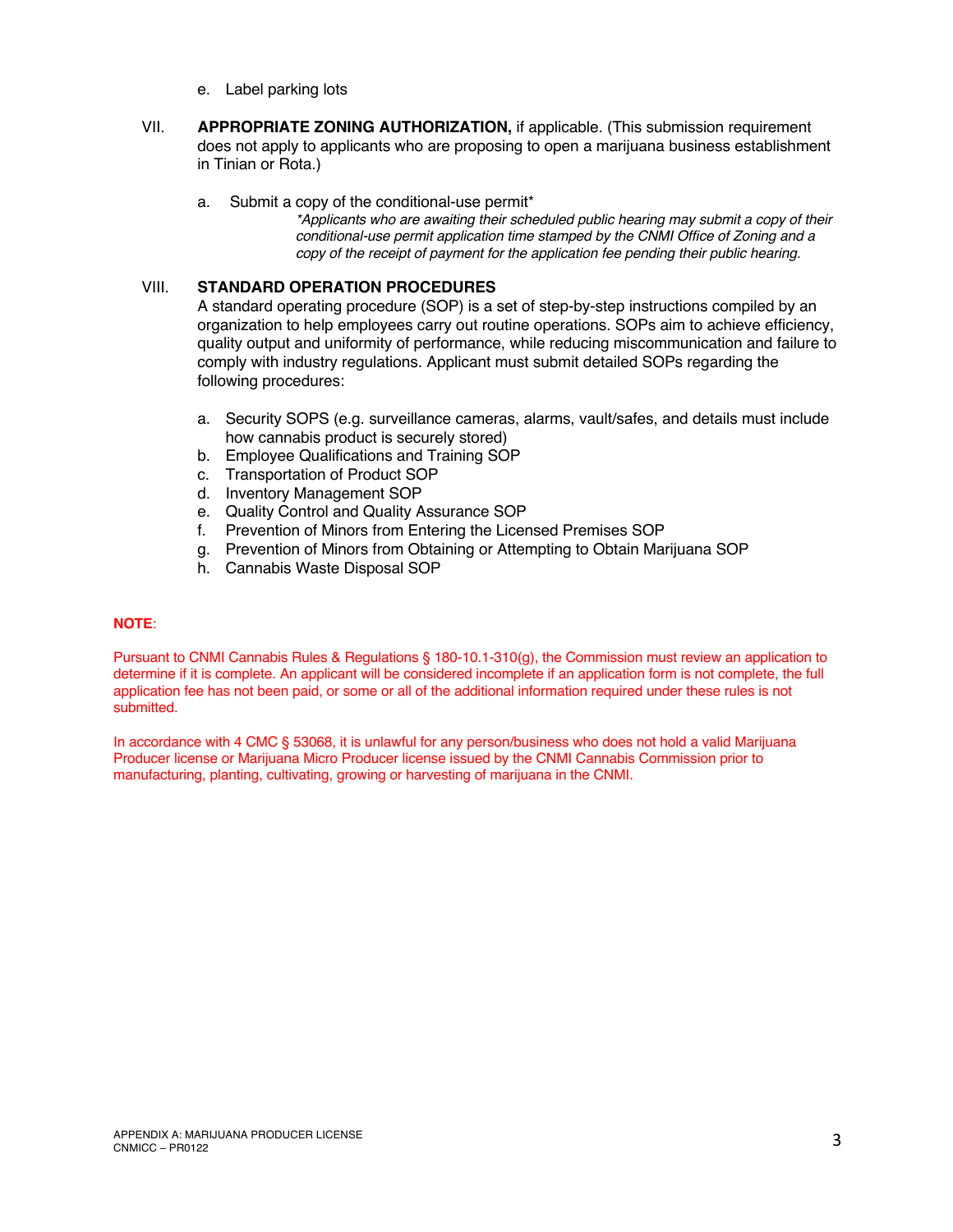

# **COMMONWEALTH OF THE NORTHERN MARIANA ISLANDS CANNABIS COMMISSION**

P.O. BOX 500135 Saipan, MP 96950 (670) 488-0420 | (670) 488-2627 Email: compliance@cnmicannabis.org www.cnmicannabis.org

# **BUSINESS DOCUMENTS**

### **Business documents required if applying as a CORPORATION**

A corporation must provide the CNMI Cannabis Commission the following documents (all documents must be complete, clear, and legible):

- 1. Directors Register
	- a. List all directors of the corporation, including their legal name, address, position, and date of appointment/ceased to be a director
	- b. All directors owning or controlling 3% or more stock in the applicant corporation must submit an Individual History Form.
- 2. Officers Register
	- a. List all officers of the corporation, including their legal name, address position and date of appointment/ceased to be an officer
	- b. All principle officers in the applicant corporation must submit a Individual History Form
- 3. Shareholder (stockholder) Register
	- a. List all shareholders of the corporation, including legal name, address, class of shares, number of voting shares distributed to each shareholder and the date the shares were issued/transferred/cancelled
- 4. Corporate Share Interest Summary
	- a. Using the active voting shareholder information from the Shareholder Register, provide in a separate attachment a document that summarizes 100% interest each shareholder owns in the corporation.

*Example below:*

| ABC, LTD. (Company Name) |                                  |            |  |
|--------------------------|----------------------------------|------------|--|
| <b>Shareholder</b>       | Date of Birth (if an individual) | Interest % |  |
| John Smith               | July 23, 1982                    | 15         |  |
| EFG LTD.                 | N/A                              | 15         |  |
| Michelle Elliott         | November 11, 1982                | 60         |  |
|                          | <b>TOTAL:</b>                    | 100        |  |

**Note**:

- All shareholders (individuals) holding 10% or greater voting shares in the applicant corporation must submit an Individual History form
- List the following for all shareholders (individuals) holding less than 10% voting shares in the applicant corporation: individuals legal name and date of birth
- If one of the shareholders is a corporation, LLC, or a partnership, submit all documents required for that legal entity type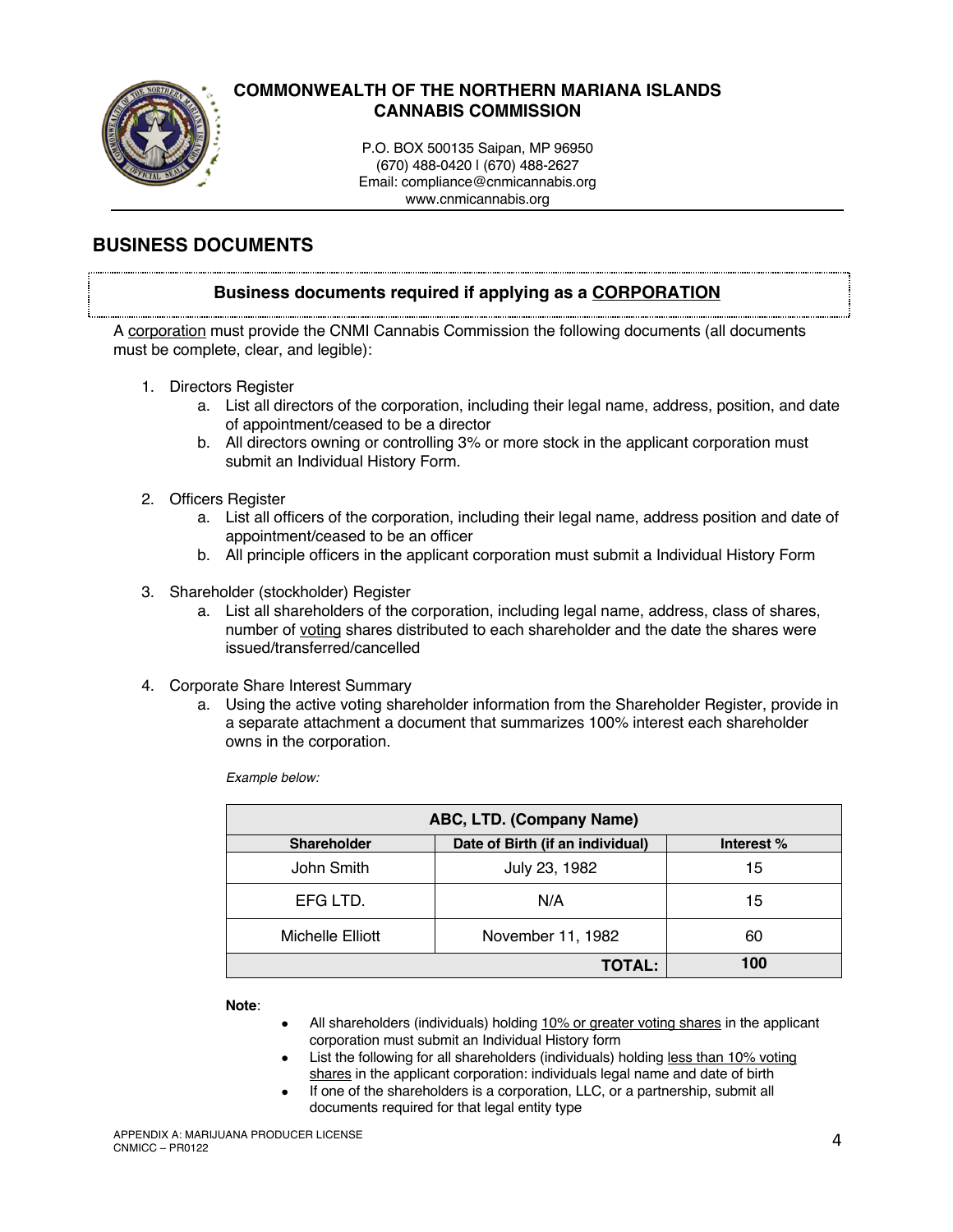- 5. Corporation Bylaws
	- a. The bylaws of a corporation may contain any provisions for managing the business and regulating affairs of the corporation that is not consistent with law or the articles of incorporation
- 6. Articles of Incorporation
	- a. Contains the pertinent information such as the corporation's name, address, the purpose(s) for which the corporation is organized managing the business and regulating affairs of the corporation, defining, limiting, its board of directors and shareholders, etc.
- 7. Residency Requirement
	- a. At least one applicant director/officer or voting shareholder must meet the residency provision. Provide evidence of continued residency for 5 years prior to the date of application by submitting a copy of the individual's CNMI Annual 1040 or Employment Verification.

# **Business documents required if applying as LIMITED LIABILITY CORPORATION (LLC)**

A limited liability corporation (LLC) must provide the CNMI Cannabis Commission the following documents (all documents must be complete, clear, and legible):

- 1. Articles of Organization
	- a. Must contain pertinent information such as a corporation's name, address, the business purpose(s), registered agent, management structure and duration of the LLC.
- 2. Operating Agreement
	- a. Agreement that specifies the rights and duties of the LLC members. Also, states the distribution of income of the LLC to its members.
- 3. Members List (if member-managed)
	- a. For all members, include their legal name, address, and date of appointment/ceased to be a member
- 4. Managers List (if manager-managed)
	- a. For all managers, including their legal name, address, and date of appointment/ceased to be a manager
- 5. Individual History Form
	- a. All members/managers are required to submit a completed Individual History form
- 6. Residency Requirement
	- a. At least one applicant member/manager must meet the residency provision. Provide evidence of continued residency for 5 years prior to the date of application by submitting a copy of the individual's CNMI Annual 1040 or Employment Verification.

# **Business documents required if applying as PARTNERSHIP**

A partnership must provide the CNMI Cannabis Commission the following documents (all documents must be complete, clear, and legible):